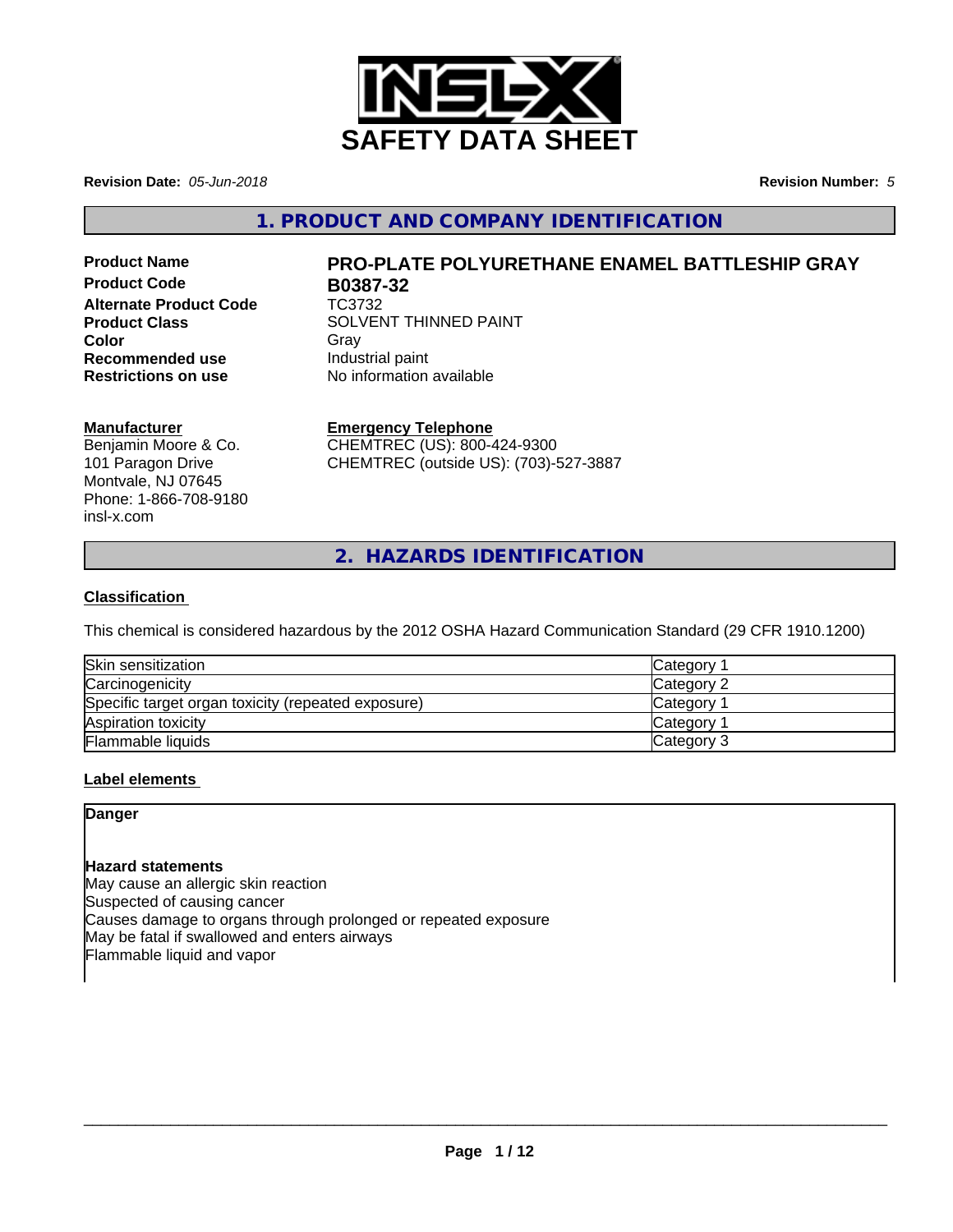## \_\_\_\_\_\_\_\_\_\_\_\_\_\_\_\_\_\_\_\_\_\_\_\_\_\_\_\_\_\_\_\_\_\_\_\_\_\_\_\_\_\_\_\_\_\_\_\_\_\_\_\_\_\_\_\_\_\_\_\_\_\_\_\_\_\_\_\_\_\_\_\_\_\_\_\_\_\_\_\_\_\_\_\_\_\_\_\_\_\_\_\_\_ B0387-32 - **PRO-PLATE POLYURETHANE ENAMEL BATTLESHIP GRAY**



**Appearance** liquid

**Odor** solvent

#### **Precautionary Statements - Prevention**

Obtain special instructions before use Do not handle until all safety precautions have been read and understood Use personal protective equipment as required Contaminated work clothing should not be allowed out of the workplace Wear protective gloves Do not breathe dust/fume/gas/mist/vapors/spray Wash face, hands and any exposed skin thoroughly after handling Do not eat, drink or smoke when using this product Keep away from heat, hot surfaces, sparks, open flames and other ignition sources. No smoking Keep container tightly closed Ground/bond container and receiving equipment Use explosion-proof electrical/ventilating/lighting/equipment Use only non-sparking tools Take precautionary measures against static discharge

#### **Precautionary Statements - Response**

IF exposed or concerned: Get medical advice/attention **Skin** If skin irritation or rash occurs: Get medical advice/attention Wash contaminated clothing before reuse IF ON SKIN (or hair): Remove/Take off immediately all contaminated clothing. Rinse skin with water/shower **Ingestion** IF SWALLOWED: Immediately call a POISON CENTER or doctor/physician Do NOT induce vomiting **Fire** In case of fire: Use CO2, dry chemical, or foam for extinction

#### **Precautionary Statements - Storage**

Store locked up Store in a well-ventilated place. Keep cool

#### **Precautionary Statements - Disposal**

Dispose of contents/container to an approved waste disposal plant

#### **Hazards not otherwise classified (HNOC)**

Rags, steel wool or waste soaked with this product may spontaneously catch fire if improperly discarded

#### **Other information**

No information available

#### **Other hazards**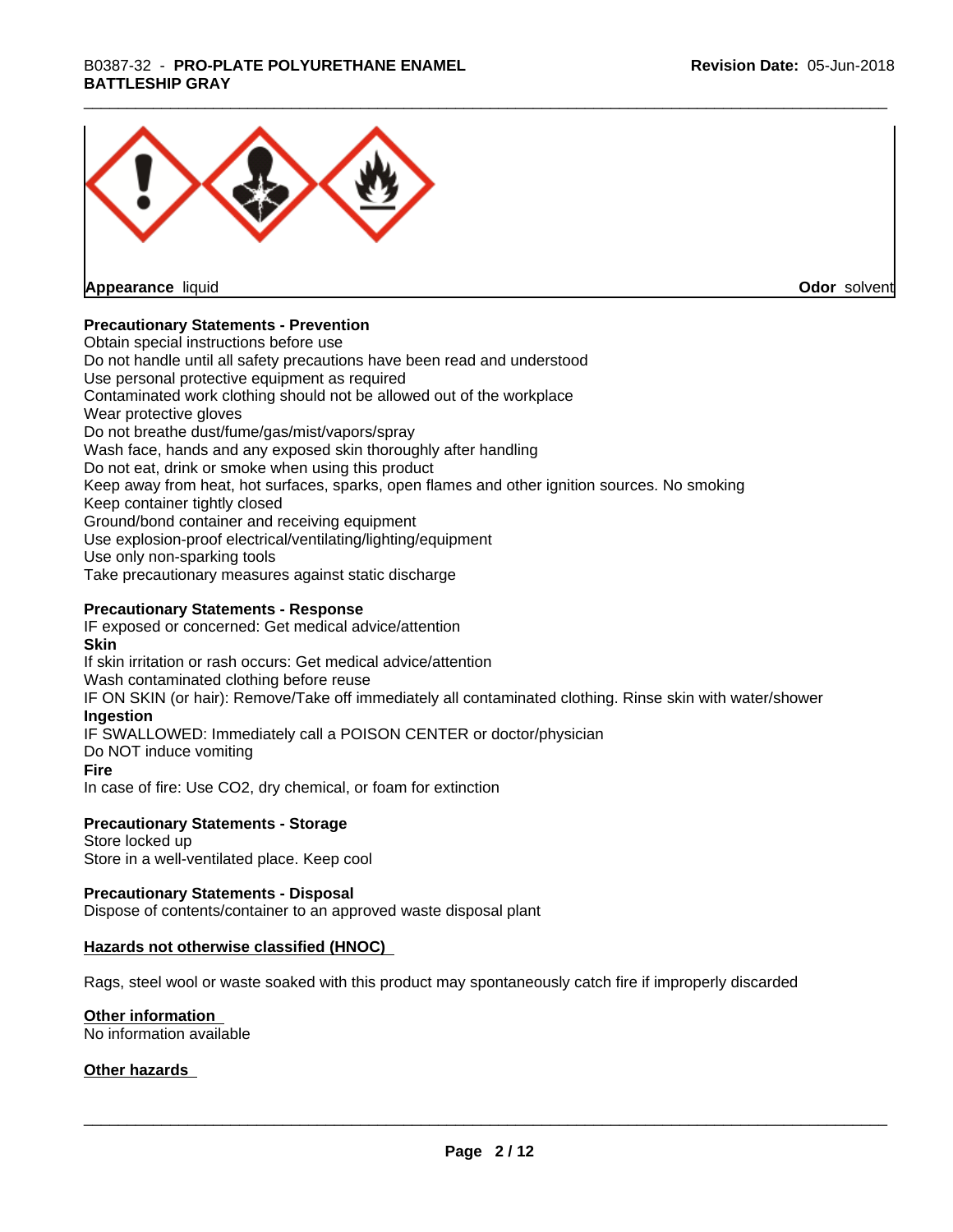**CAUTION:** All floor coatings may become slippery when wet. Where non-skid characteristics are desired, a small amount of clean sand may be added. Stir often during application.

## **3. COMPOSITION/INFORMATION ON INGREDIENTS**

| <b>Chemical name</b>                       | <b>CAS No.</b> | Weight-% |
|--------------------------------------------|----------------|----------|
| Limestone                                  | 1317-65-3      | 25       |
| Stoddard solvent                           | 8052-41-3      | 15       |
| Distillates, petroleum, hydrotreated light | 64742-47-8     |          |
| Titanium dioxide                           | 13463-67-7     |          |
| Cobalt bis(2-ethylhexanoate)               | 136-52-7       | 0.5      |
| Carbon black                               | 1333-86-4      | 0.5      |
| Methyl ethyl ketoxime                      | 96-29-7        | 0.5      |
| Ethyl benzene                              | $100 - 41 - 4$ | 0.5      |

## **4. FIRST AID MEASURES**

| <b>General Advice</b>                            | If symptoms persist, call a physician. Show this safety data sheet to the doctor in<br>attendance.                                                                                                                                  |
|--------------------------------------------------|-------------------------------------------------------------------------------------------------------------------------------------------------------------------------------------------------------------------------------------|
| <b>Eye Contact</b>                               | Immediately flush with plenty of water. After initial flushing, remove any contact<br>lenses and continue flushing for at least 15 minutes. Keep eye wide open while<br>rinsing. If symptoms persist, call a physician.             |
| <b>Skin Contact</b>                              | Wash off immediately with soap and plenty of water while removing all<br>contaminated clothes and shoes. If skin irritation persists, call a physician. Wash<br>clothing before reuse. Destroy contaminated articles such as shoes. |
| <b>Inhalation</b>                                | Move to fresh air. If symptoms persist, call a physician.<br>If not breathing, give artificial respiration. Call a physician immediately.                                                                                           |
| Ingestion                                        | Clean mouth with water and afterwards drink plenty of water. Do not induce<br>vomiting without medical advice. Never give anything by mouth to an unconscious<br>person. Consult a physician.                                       |
| <b>Protection Of First-Aiders</b>                | Use personal protective equipment.                                                                                                                                                                                                  |
| <b>Most Important</b><br><b>Symptoms/Effects</b> | May cause allergic skin reaction.                                                                                                                                                                                                   |
| <b>Notes To Physician</b>                        | Treat symptomatically.                                                                                                                                                                                                              |

**5. FIRE-FIGHTING MEASURES**

| <b>Suitable Extinguishing Media</b>                                    | Foam, dry powder or water. Use extinguishing measures<br>that are appropriate to local circumstances and the<br>surrounding environment.     |
|------------------------------------------------------------------------|----------------------------------------------------------------------------------------------------------------------------------------------|
| <b>Protective Equipment And Precautions For</b><br><b>Firefighters</b> | As in any fire, wear self-contained breathing apparatus<br>pressure-demand, MSHA/NIOSH (approved or equivalent)<br>and full protective gear. |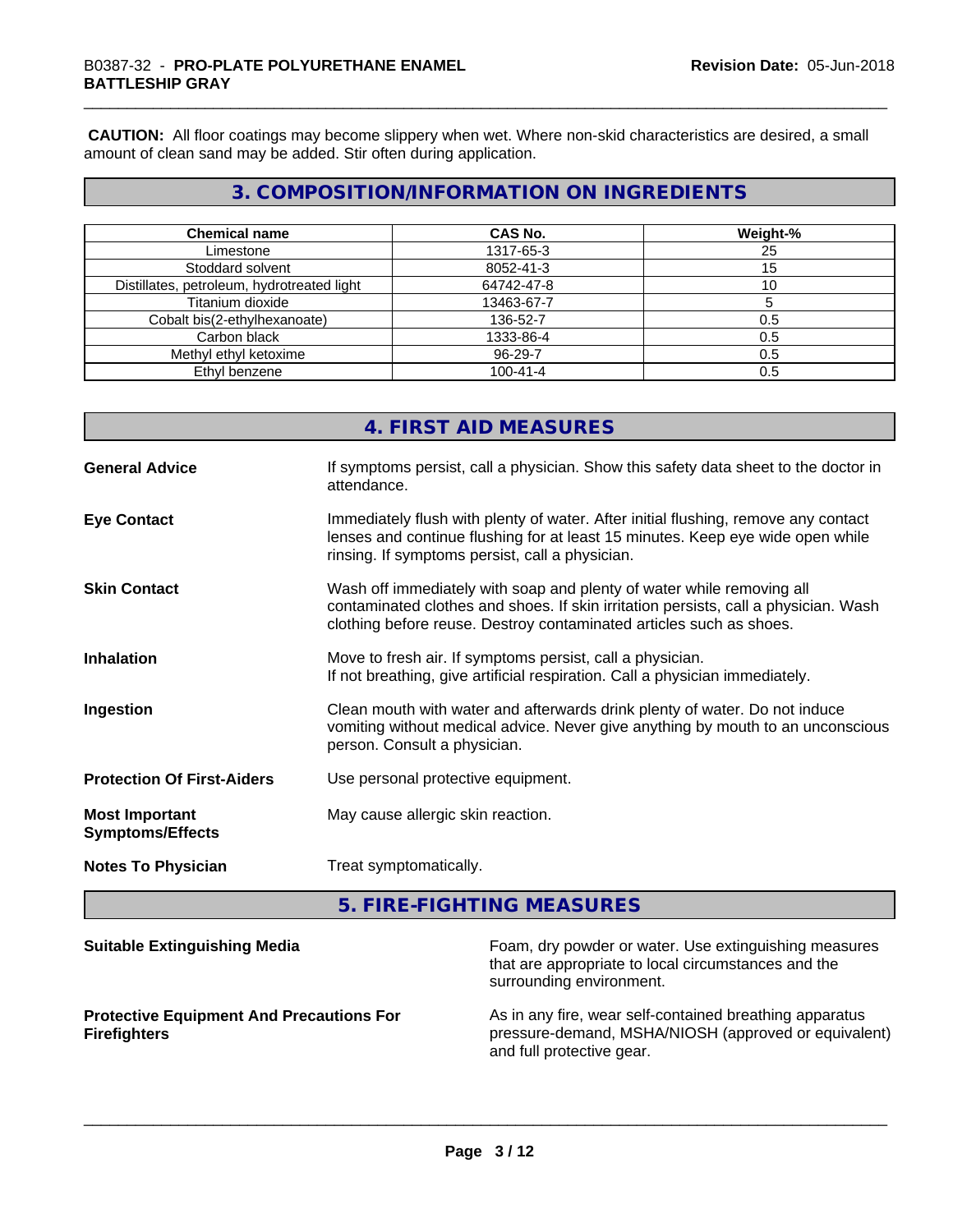| <b>Specific Hazards Arising From The Chemical</b>                                                                     | Combustible material. Closed containers may rupture if<br>exposed to fire or extreme heat. Keep product and empty<br>container away from heat and sources of ignition. Thermal<br>decomposition can lead to release of irritating gases and<br>vapors. |
|-----------------------------------------------------------------------------------------------------------------------|--------------------------------------------------------------------------------------------------------------------------------------------------------------------------------------------------------------------------------------------------------|
| <b>Sensitivity To Mechanical Impact</b>                                                                               | No                                                                                                                                                                                                                                                     |
| <b>Sensitivity To Static Discharge</b>                                                                                | Yes                                                                                                                                                                                                                                                    |
| <b>Flash Point Data</b><br>Flash Point (°F)<br>Flash Point (°C)<br><b>Method</b><br><b>Flammability Limits In Air</b> | 106<br>41<br><b>PMCC</b>                                                                                                                                                                                                                               |
| Lower flammability limit:<br><b>Upper flammability limit:</b>                                                         | Not available<br>Not available                                                                                                                                                                                                                         |
| Flammability: 2<br><b>NFPA</b><br>Health: 1                                                                           | Instability: 0<br><b>Special: Not Applicable</b>                                                                                                                                                                                                       |
| <b>NFPA Legend</b><br>0 - Not Hazardous<br>1 Cliabthi                                                                 |                                                                                                                                                                                                                                                        |

- 1 Slightly
- 2 Moderate
- 3 High
- 4 Severe

*The ratings assigned are only suggested ratings, the contractor/employer has ultimate responsibilities for NFPA ratings where this system is used.*

*Additional information regarding the NFPA rating system is available from the National Fire Protection Agency (NFPA) at www.nfpa.org.*

|                                  | 6. ACCIDENTAL RELEASE MEASURES                                                                                                                                                                                                                                                                             |
|----------------------------------|------------------------------------------------------------------------------------------------------------------------------------------------------------------------------------------------------------------------------------------------------------------------------------------------------------|
| <b>Personal Precautions</b>      | Use personal protective equipment. Remove all sources of ignition.                                                                                                                                                                                                                                         |
| <b>Other Information</b>         | Prevent further leakage or spillage if safe to do so. Do not allow material to<br>contaminate ground water system. Prevent product from entering drains. Do not<br>flush into surface water or sanitary sewer system. Local authorities should be<br>advised if significant spillages cannot be contained. |
| <b>Environmental precautions</b> | See Section 12 for additional Ecological Information.                                                                                                                                                                                                                                                      |
| <b>Methods for Cleaning Up</b>   | Dam up. Soak up with inert absorbent material. Pick up and transfer to properly<br>labeled containers. Clean contaminated surface thoroughly.                                                                                                                                                              |
|                                  | 7. HANDLING AND STORAGE                                                                                                                                                                                                                                                                                    |
|                                  |                                                                                                                                                                                                                                                                                                            |

Handling **Handling** Use only in area provided with appropriate exhaust ventilation. Do not breathe vapors or spray mist. Wear personal protective equipment. Take precautionary measures against static discharges. To avoid ignition of vapors by static electricity discharge, all metal parts of the equipment must be grounded. Keep away from open flames, hot surfaces and sources of ignition.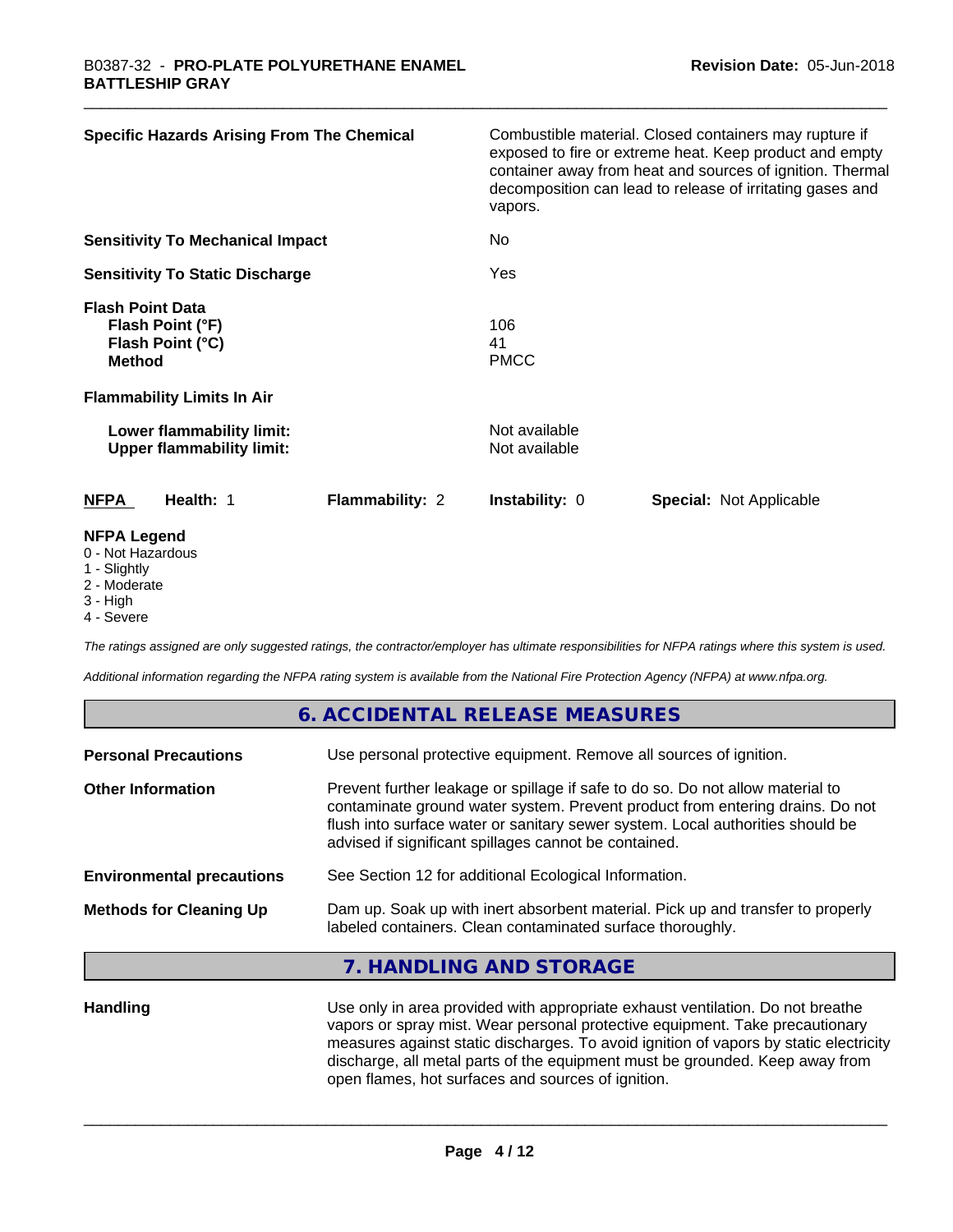| <b>Storage</b> | Keep containers tightly closed in a dry, cool and well-ventilated place. Keep away<br>from heat. Keep away from open flames, hot surfaces and sources of ignition.<br>Keep in properly labeled containers. Keep out of the reach of children. |
|----------------|-----------------------------------------------------------------------------------------------------------------------------------------------------------------------------------------------------------------------------------------------|
|                | <b>DANGER</b> - Rags, steel wool or waste soaked with this product may<br>spontaneously catch fire if improperly discarded. Immediately after use, place<br>rags, steel wool or waste in a sealed water-filled metal container.               |

**Incompatible Materials Incompatible with strong acids and bases and strong oxidizing agents.** 

#### **8. EXPOSURE CONTROLS / PERSONAL PROTECTION**

#### **Exposure Limits**

| <b>Chemical name</b> | <b>ACGIH TLV</b>         | <b>OSHA PEL</b>                                        |
|----------------------|--------------------------|--------------------------------------------------------|
| Limestone            | N/E                      | 15 mg/m <sup>3</sup> - TWA<br>$5 \text{ mg/m}^3$ - TWA |
| Stoddard solvent     | $100$ ppm $-$ TWA        | 500 ppm - TWA                                          |
|                      |                          | 2900 mg/m <sup>3</sup> - TWA                           |
| Titanium dioxide     | 10 mg/m $3$ - TWA        | 15 mg/m <sup>3</sup> - TWA                             |
| Carbon black         | $3 \text{ mg/m}^3$ - TWA | $3.5 \text{ mg/m}^3$ - TWA                             |
| Ethyl benzene        | 20 ppm - TWA             | 100 ppm - TWA                                          |
|                      |                          | 435 mg/m <sup>3</sup> - TWA                            |

#### **Legend**

ACGIH - American Conference of Governmental Industrial Hygienists Exposure Limits OSHA - Occupational Safety & Health Administration Exposure Limits N/E - Not Established

**Engineering Measures** Ensure adequate ventilation, especially in confined areas.

#### **Personal Protective Equipment**

| <b>Eye/Face Protection</b><br><b>Skin Protection</b><br><b>Respiratory Protection</b> | Safety glasses with side-shields.<br>Long sleeved clothing. Protective gloves.<br>In operations where exposure limits are exceeded, use a NIOSH approved<br>respirator that has been selected by a technically qualified person for the specific<br>work conditions. When spraying the product or applying in confined areas, wear a<br>NIOSH approved respirator specified for paint spray or organic vapors. |
|---------------------------------------------------------------------------------------|----------------------------------------------------------------------------------------------------------------------------------------------------------------------------------------------------------------------------------------------------------------------------------------------------------------------------------------------------------------------------------------------------------------|
| <b>Hygiene Measures</b>                                                               | Avoid contact with skin, eyes and clothing. Remove and wash contaminated<br>clothing before re-use. Wash thoroughly after handling. When using do not eat,<br>drink or smoke.                                                                                                                                                                                                                                  |

## **9. PHYSICAL AND CHEMICAL PROPERTIES**

**Appearance** liquid **Density (Ibs/gal)** 9.4 - 9.5<br> **Specific Gravity** 1.12 - 1.14 **Specific Gravity** 

**Odor** solvent **Odor Threshold No information available No information available**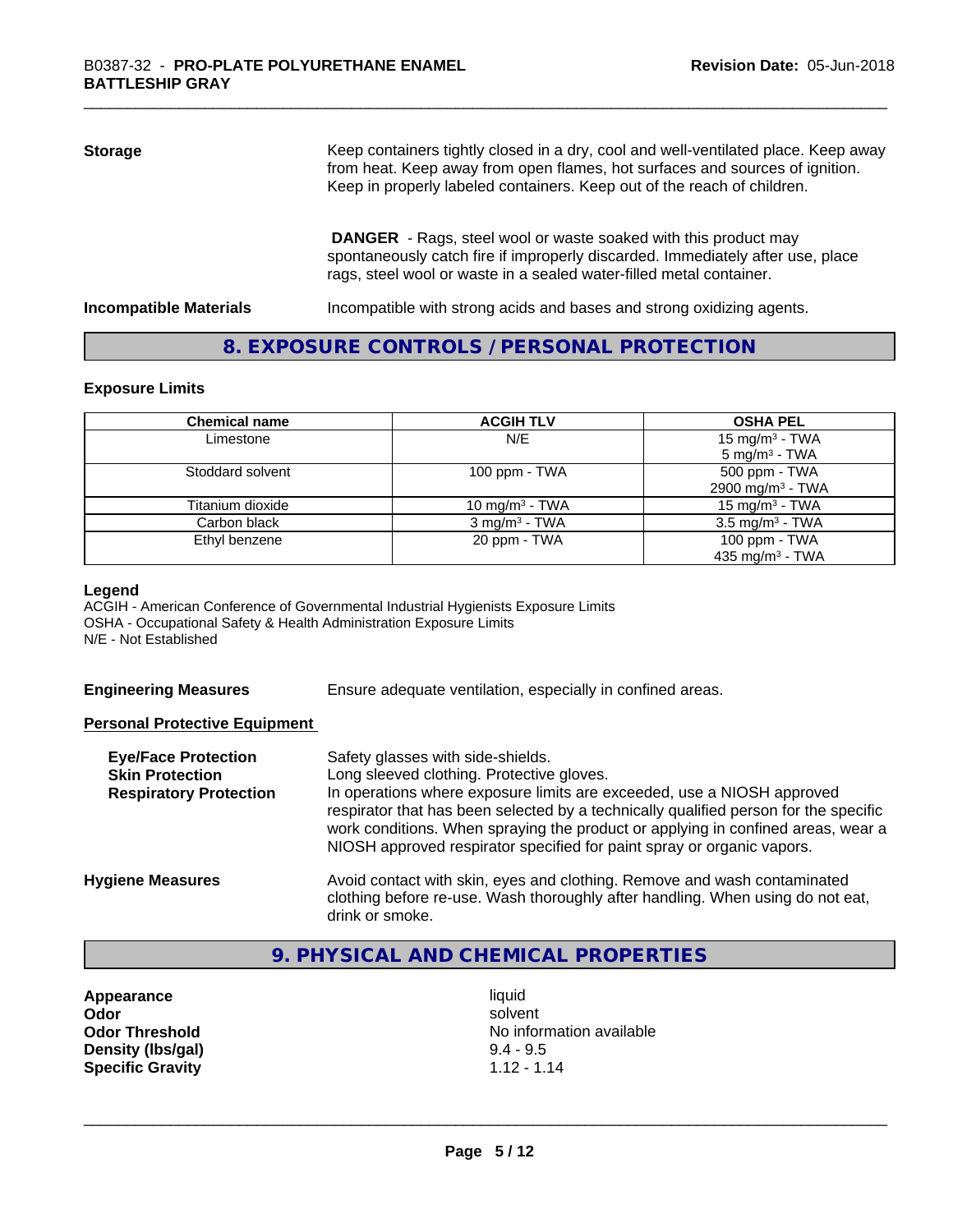**Viscosity (cps)** <br> **Viscosity (cps)** No information available<br>
No information available<br>
No information available **Water solubility**<br> **Evaporation Rate**<br> **Evaporation Rate**<br> **Evaporation Rate Vapor** pressure @20 °C (kPa) **Vapor density No information available Wt. % Solids** 60 - 70<br> **Vol. % Solids** 60 - 70<br> **Vol. % Solids** 65 **Vol. % Solids Wt.** % Volatiles 30 - 40 **Vol. % Volatiles** 45 - 55 **VOC Regulatory Limit (g/L)** <340 **Boiling Point (°F)** 212 **Boiling Point (°C)**<br>Freezing Point (°F) **Freezing Point (°C)** No information available **Flash Point (°F)** 106 **Flash Point (°C)** 41 **Method** PMCC **Flammability (solid, gas)** Not applicable **Upper flammability limit:** No information available **Lower flammability limit:** No information available **Autoignition Temperature (°F)** No information available **Autoignition Temperature (°C)** No information available **Decomposition Temperature (°F)**<br> **Decomposition Temperature (°C)** No information available<br>
No information available **Decomposition Temperature (°C)**<br>Partition coefficient

**pH**<br>
Viscosity (cps) The Contract of the Contract of No information available<br>
No information available **Solubility(ies)** No information available No information available<br>No information available **No information available No information available** 

### **10. STABILITY AND REACTIVITY**

| <b>Reactivity</b>                       | Not Applicable                                                                           |
|-----------------------------------------|------------------------------------------------------------------------------------------|
| <b>Chemical Stability</b>               | Stable under normal conditions. Hazardous polymerisation<br>does not occur.              |
| <b>Conditions to avoid</b>              | Keep away from open flames, hot surfaces, static<br>electricity and sources of ignition. |
| <b>Incompatible Materials</b>           | Incompatible with strong acids and bases and strong<br>oxidizing agents.                 |
| <b>Hazardous Decomposition Products</b> | Thermal decomposition can lead to release of irritating<br>gases and vapors.             |
| Possibility of hazardous reactions      | None under normal conditions of use.                                                     |

#### **11. TOXICOLOGICAL INFORMATION**

**Product Information**

**Information on likely routes of exposure**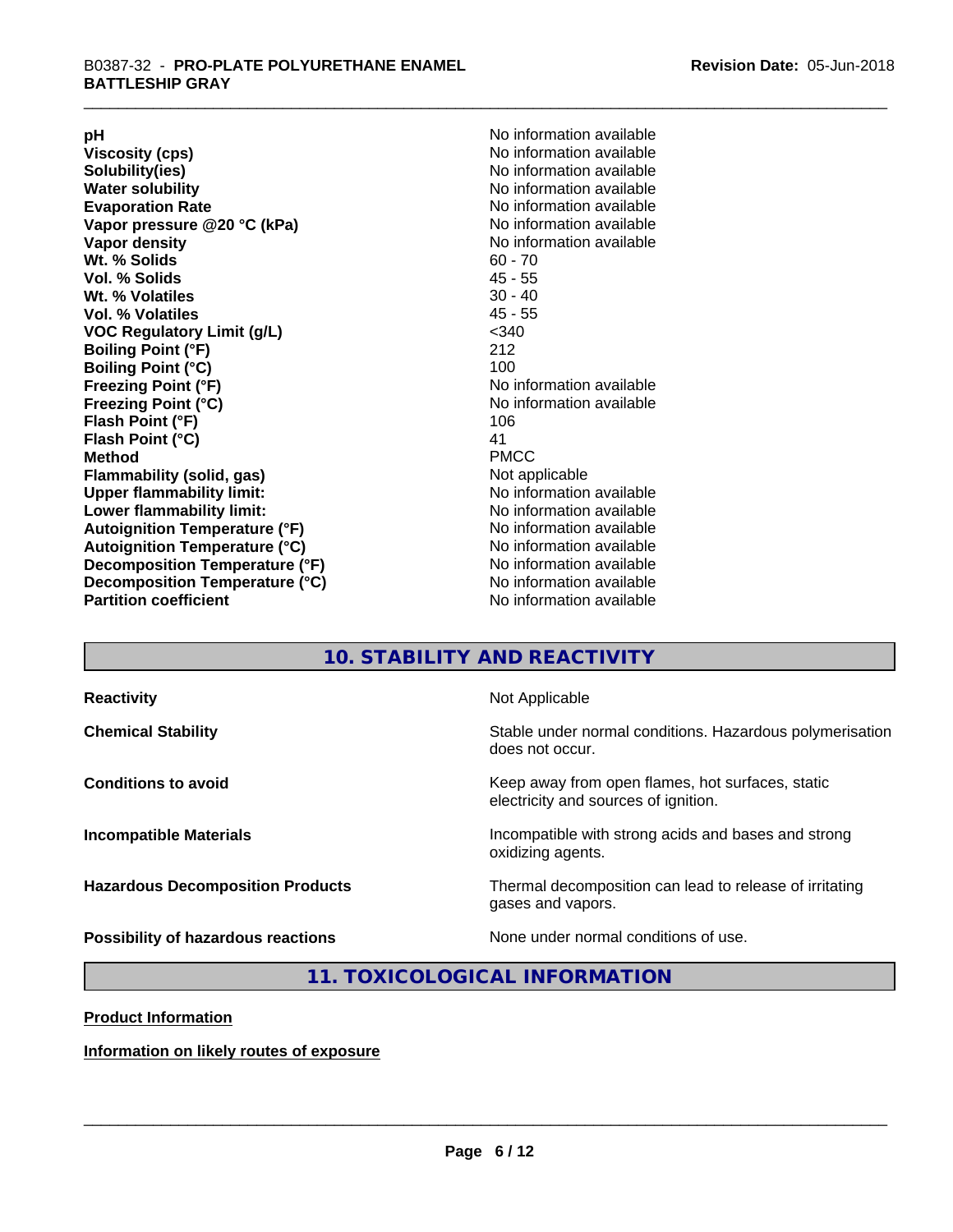| <b>Principal Routes of Exposure</b> | Eye contact, skin contact and inhalation.                                                                                                                                                                                            |
|-------------------------------------|--------------------------------------------------------------------------------------------------------------------------------------------------------------------------------------------------------------------------------------|
| <b>Acute Toxicity</b>               |                                                                                                                                                                                                                                      |
| <b>Product Information</b>          | Repeated or prolonged exposure to organic solvents may lead to permanent brain<br>and nervous system damage. Intentional misuse by deliberately concentrating and<br>inhaling vapors may be harmful or fatal.                        |
|                                     | Symptoms related to the physical, chemical and toxicological characteristics                                                                                                                                                         |
| <b>Symptoms</b>                     | No information available.                                                                                                                                                                                                            |
|                                     | Delayed and immediate effects as well as chronic effects from short and long-term exposure                                                                                                                                           |
| Eye contact<br><b>Skin contact</b>  | Contact with eyes may cause irritation.<br>May cause skin irritation and/or dermatitis. Prolonged skin contact may defat the<br>skin and produce dermatitis.                                                                         |
| Ingestion                           | Ingestion may cause irritation to mucous membranes. Small amounts of this<br>product aspirated into the respiratory system during ingestion or vomiting may<br>cause mild to severe pulmonary injury, possibly progressing to death. |
| <b>Inhalation</b>                   | High vapor / aerosol concentrations are irritating to the eyes, nose, throat and<br>lungs and may cause headaches, dizziness, drowsiness, unconsciousness, and<br>other central nervous system effects.                              |
| <b>Sensitization</b>                | May cause an allergic skin reaction.                                                                                                                                                                                                 |
| <b>Neurological Effects</b>         | No information available.                                                                                                                                                                                                            |
| <b>Mutagenic Effects</b>            | No information available.                                                                                                                                                                                                            |
| <b>Reproductive Effects</b>         | No information available.                                                                                                                                                                                                            |
| <b>Developmental Effects</b>        | No information available.                                                                                                                                                                                                            |
| <b>Target organ effects</b>         | No information available.                                                                                                                                                                                                            |
| <b>STOT - repeated exposure</b>     | No information available.                                                                                                                                                                                                            |
| <b>STOT - single exposure</b>       | No information available.                                                                                                                                                                                                            |
| Other adverse effects               | No information available.                                                                                                                                                                                                            |
| <b>Aspiration Hazard</b>            | May be harmful if swallowed and enters airways. Small amounts of this product<br>aspirated into the respiratory system during ingestion or vomiting may cause mild                                                                   |
|                                     | to severe pulmonary injury, possibly progressing to death.                                                                                                                                                                           |

#### **Numerical measures of toxicity**

#### **The following values are calculated based on chapter 3.1 of the GHS document**

| <b>ATEmix (oral)</b>   | 53128 mg/kg |
|------------------------|-------------|
| <b>ATEmix (dermal)</b> | 26017 mg/kg |

#### **Component Information**

#### **Acute Toxicity**

Stoddard solvent LD50 Oral: > 5,000 mg/kg (Rat) LD50 Dermal: > 3160 mg/kg (Rabbit) LC50 Inhalation (Vapor): > 6.1 mg/L (Rat) Distillates, petroleum, hydrotreated light LD50 Oral: > 5,000 mg/kg (Rat) LD50 Dermal:  $> 3,000$  mg/kg (Rabbit)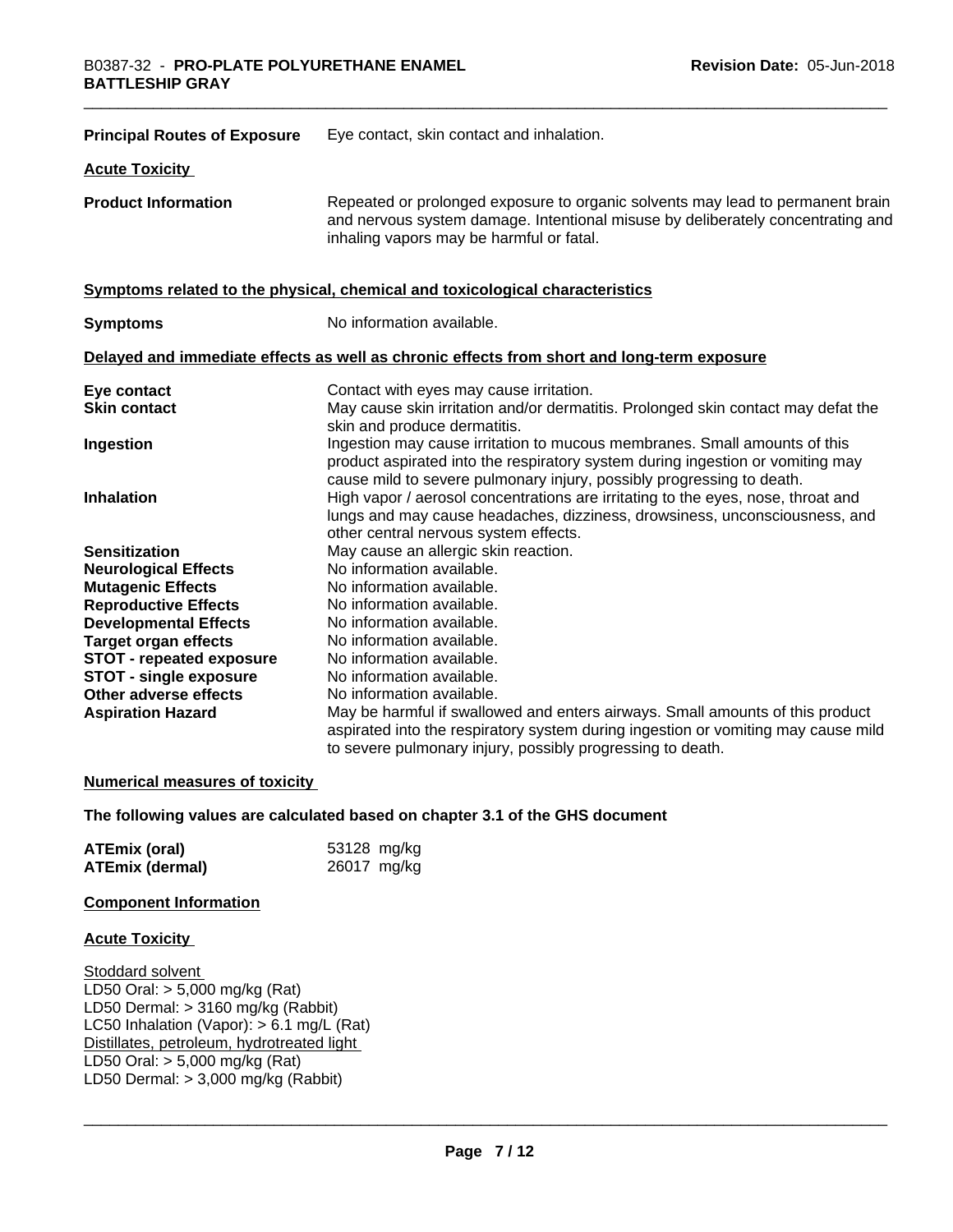## \_\_\_\_\_\_\_\_\_\_\_\_\_\_\_\_\_\_\_\_\_\_\_\_\_\_\_\_\_\_\_\_\_\_\_\_\_\_\_\_\_\_\_\_\_\_\_\_\_\_\_\_\_\_\_\_\_\_\_\_\_\_\_\_\_\_\_\_\_\_\_\_\_\_\_\_\_\_\_\_\_\_\_\_\_\_\_\_\_\_\_\_\_ B0387-32 - **PRO-PLATE POLYURETHANE ENAMEL BATTLESHIP GRAY**

Titanium dioxide LD50 Oral: > 10000 mg/kg (Rat) Carbon black LD50 Oral: > 15400 mg/kg (Rat) LD50 Dermal: > 3000 mg/kg (Rabbit) Methyl ethyl ketoxime LD50 Oral: 930 mg/kg (Rat) LD50 Dermal: 200 µL/kg (Rabbit) LC50 Inhalation (Vapor): > 4.8 mg/L (Rat) Ethyl benzene LD50 Oral: mg/kg (Rat) LD50 Dermal: > mg/kg (Rabbit) LC50 Inhalation (Vapor): mg/m<sup>3</sup> (Rat, 2 hr.)

#### **Carcinogenicity**

*The information below indicateswhether each agency has listed any ingredient as a carcinogen:.*

| Chemical name                | <b>IARC</b>         | <b>NTP</b> | <b>OSHA</b> |
|------------------------------|---------------------|------------|-------------|
|                              | 2B - Possible Human |            | Listed      |
| Titanium dioxide             | Carcinogen          |            |             |
|                              | 2B - Possible Human |            | Listed      |
| Cobalt bis(2-ethylhexanoate) | Carcinogen          |            |             |
|                              | 2B - Possible Human |            | Listed      |
| Carbon black                 | Carcinogen          |            |             |
|                              | 2B - Possible Human |            | Listed      |
| <b>Ethyl benzene</b>         | Carcinogen          |            |             |

• Although IARC has classified titanium dioxide as possibly carcinogenic to humans (2B), their summary concludes: "No significant exposure to titanium dioxide is thought to occur during the use of products in which titanium dioxide is bound to other materials, such as paint."

• Cobalt and cobalt compounds are listed as possible human carcinogens by IARC (2B). However, there is inadequate evidence of the carcinogenicity of cobalt and cobalt compounds in humans.

#### **Legend**

IARC - International Agency for Research on Cancer NTP - National Toxicity Program OSHA - Occupational Safety & Health Administration

## **12. ECOLOGICAL INFORMATION**

#### **Ecotoxicity Effects**

The environmental impact of this product has not been fully investigated.

#### **Product Information**

#### **Acute Toxicity to Fish**

No information available

#### **Acute Toxicity to Aquatic Invertebrates**

No information available

#### **Acute Toxicity to Aquatic Plants**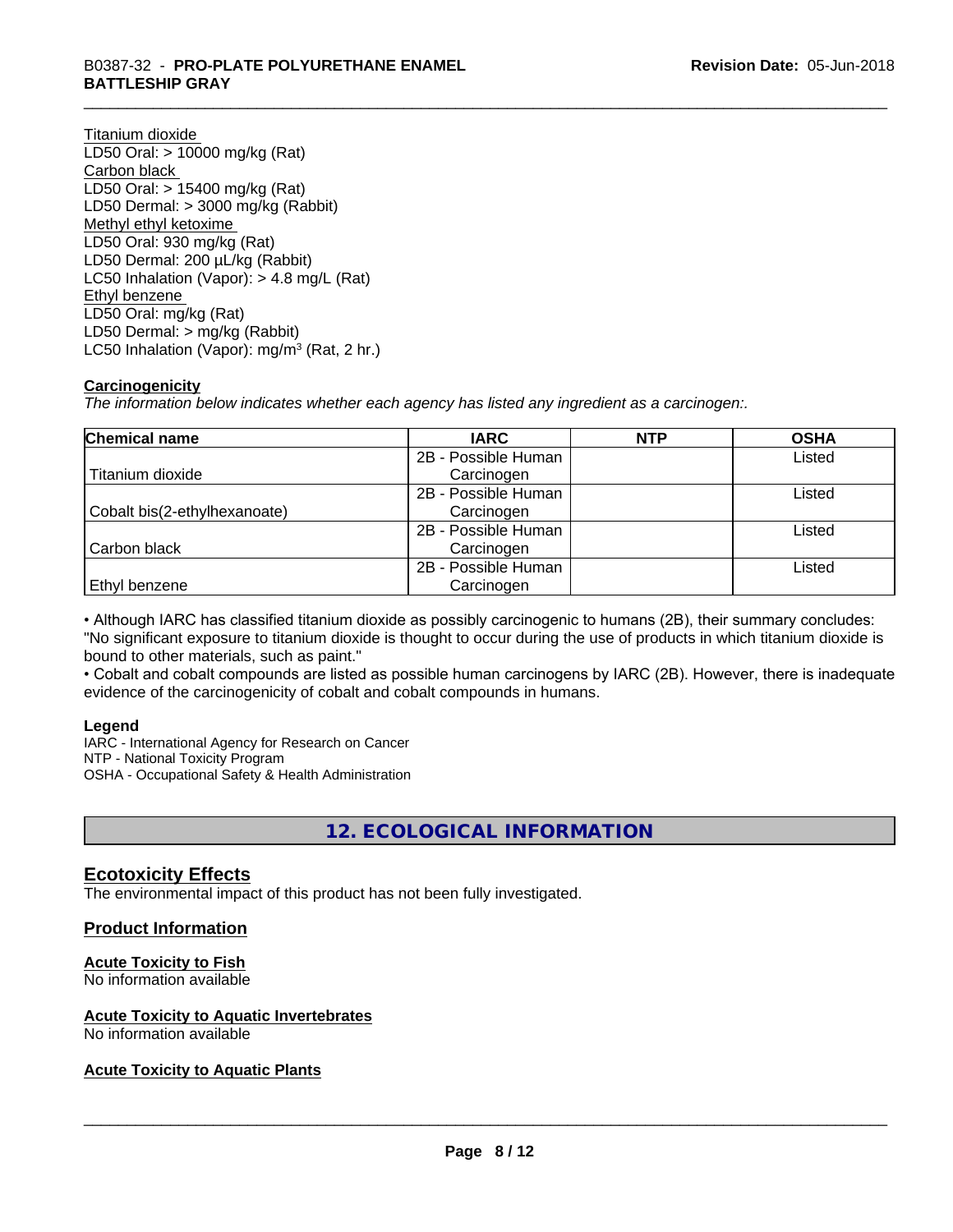No information available

#### **Persistence / Degradability**

No information available.

#### **Bioaccumulation**

There is no data for this product.

#### **Mobility in Environmental Media**

No information available.

**Ozone** No information available

#### **Component Information**

#### **Acute Toxicity to Fish**

Titanium dioxide  $LC50:$  > 1000 mg/L (Fathead Minnow - 96 hr.) Methyl ethyl ketoxime LC50: 48 mg/L (Bluegill sunfish - 96 hr.) Ethyl benzene LC50: 12.1 mg/L (Fathead Minnow - 96 hr.)

#### **Acute Toxicity to Aquatic Invertebrates**

Methyl ethyl ketoxime EC50: 750 mg/L (Daphnia magna - 48 hr.) Ethyl benzene EC50: 1.8 mg/L (Daphnia magna - 48 hr.)

#### **Acute Toxicity to Aquatic Plants**

Ethyl benzene EC50: 4.6 mg/L (Green algae (Scenedesmus subspicatus), 72 hrs.)

|                                | 13. DISPOSAL CONSIDERATIONS                                                                                                                                                                                               |
|--------------------------------|---------------------------------------------------------------------------------------------------------------------------------------------------------------------------------------------------------------------------|
| <b>Waste Disposal Method</b>   | Dispose of in accordance with federal, state, and local regulations. Local<br>requirements may vary, consult your sanitation department or state-designated<br>environmental protection agency for more disposal options. |
| <b>Empty Container Warning</b> | Emptied containers may retain product residue. Follow label warnings even after<br>container is emptied. Residual vapors may explode on ignition.                                                                         |
|                                | 14. TRANSPORT INFORMATION                                                                                                                                                                                                 |

**DOT**

**Proper Shipping Name** PAINT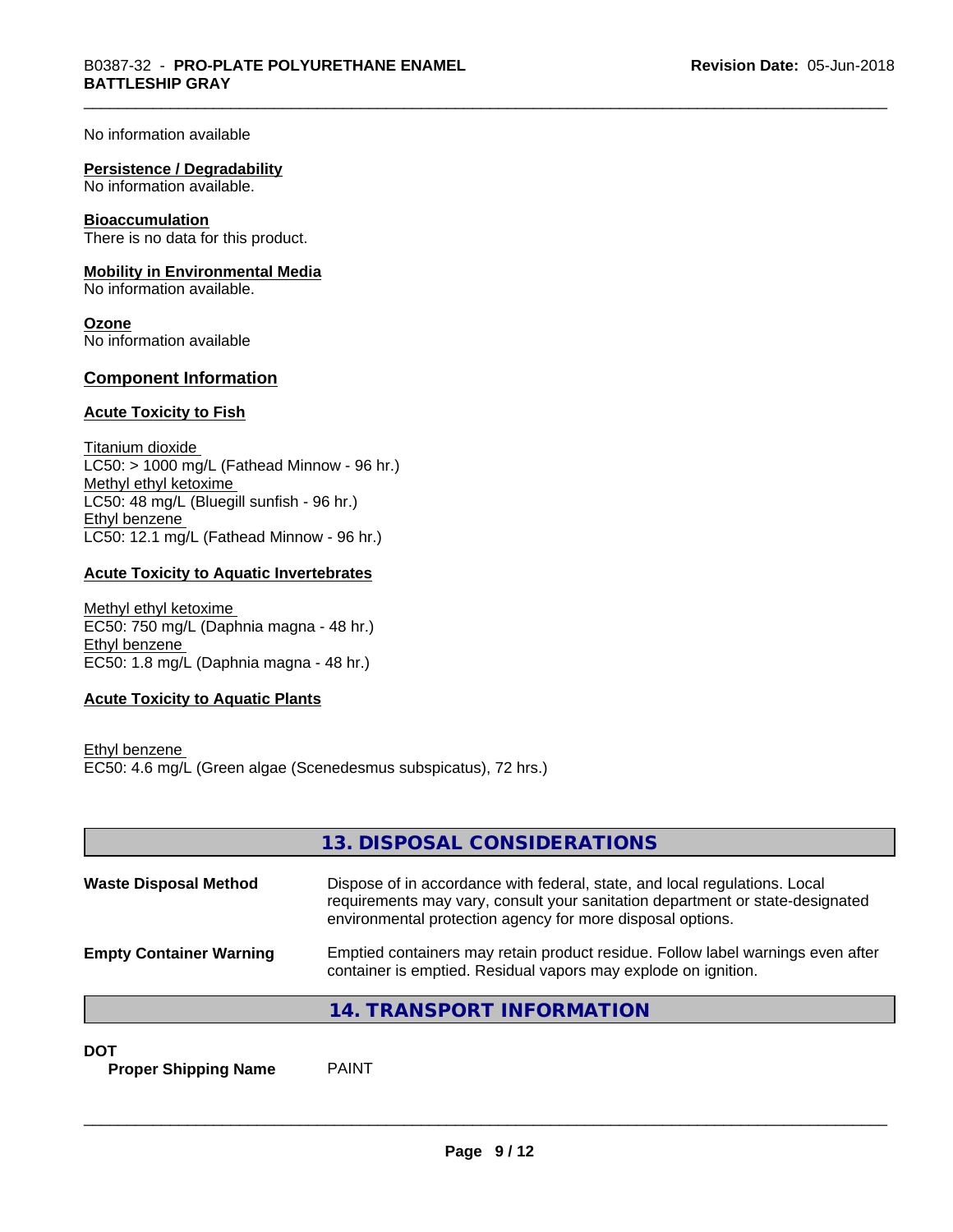| <b>Hazard class</b>  |                                                            |
|----------------------|------------------------------------------------------------|
| UN-No.               | UN1263                                                     |
| <b>Packing Group</b> | Ш                                                          |
| <b>Description</b>   | UN1263, PAINT, 3, III, Marine Pollutant (Stoddard solvent) |

In the US this material may be reclassified as a Combustible Liquid and is not regulated in containers of less than 119 gallons (450 liters) via surface transportation (refer to 49CFR173.120(b)(2) for further information).

| ICAO / IATA       | Contact the preparer for further information. |
|-------------------|-----------------------------------------------|
| <b>IMDG / IMO</b> | Contact the preparer for further information. |

#### **15. REGULATORY INFORMATION**

#### **International Inventories**

| <b>TSCA: United States</b> | Yes - All components are listed or exempt. |
|----------------------------|--------------------------------------------|
| <b>DSL: Canada</b>         | Yes - All components are listed or exempt. |

#### **Federal Regulations**

#### **SARA 311/312 hazardous categorization**

| Acute health hazard               | Yes |  |
|-----------------------------------|-----|--|
| Chronic Health Hazard             | Yes |  |
| Fire hazard                       | Yes |  |
| Sudden release of pressure hazard | Nο  |  |
| Reactive Hazard                   | Nο  |  |

#### **SARA 313**

Section 313 of Title III of the Superfund Amendments and Reauthorization Act of 1986 (SARA). This product contains a chemical or chemicals which are subject to the reporting requirements of the Act and Title 40 of the Code of Federal Regulations, Part 372:

| <b>Chemical name</b> | CAS No.  | Weight-% | <b>CERCLA/SARA 313</b><br>(de minimis concentration) |
|----------------------|----------|----------|------------------------------------------------------|
| Ethyl benzene        | 100-41-4 | ∪.⊾      |                                                      |

**Clean Air Act,Section 112 Hazardous Air Pollutants (HAPs) (see 40 CFR 61)** This product contains the following HAPs:

| <b>Chemical name</b> | CAS No.  | Weight-% | <b>Hazardous Air Pollutant</b> |
|----------------------|----------|----------|--------------------------------|
|                      |          |          | (HAP)                          |
| Ethyl benzene        | 100-41-4 | 0.5      | Listed                         |

#### **US State Regulations**

#### **California Proposition 65**

**WARNING:** Cancer and Reproductive Harm– www.P65warnings.ca.gov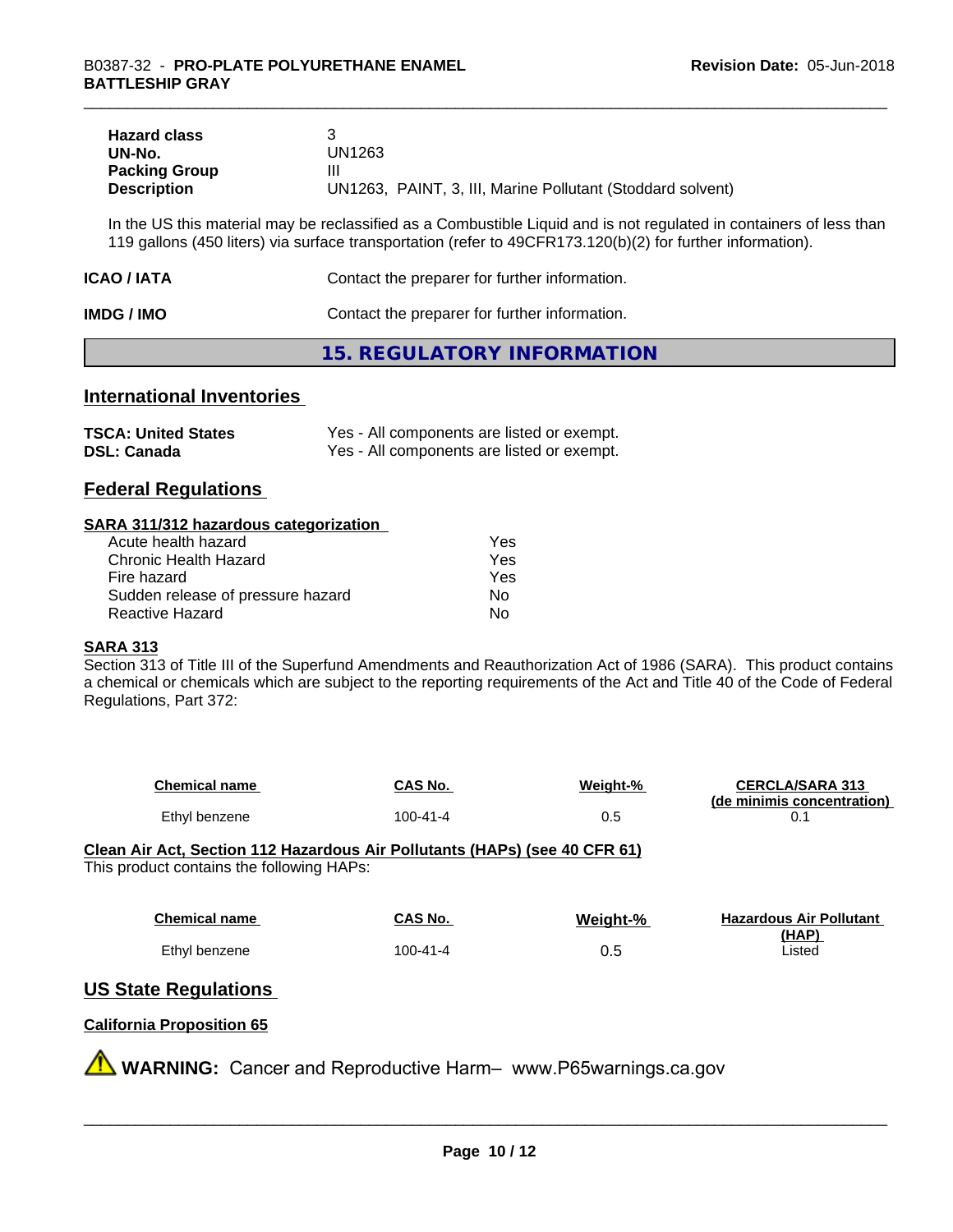#### **State Right-to-Know**

| <b>Chemical name</b> | <b>Massachusetts</b> | <b>New Jersey</b> | Pennsylvania |
|----------------------|----------------------|-------------------|--------------|
| Limestone            |                      |                   |              |
| Stoddard solvent     |                      |                   |              |
| Titanium dioxide     |                      |                   |              |
| Carbon black         |                      |                   |              |

#### **Legend**

X - Listed

#### **16. OTHER INFORMATION**

| HMIS | Health: 1* | <b>Flammability: 2</b> | <b>Reactivity: 0 PPE: -</b> |  |
|------|------------|------------------------|-----------------------------|--|
|      |            |                        |                             |  |

#### **HMIS Legend**

- 0 Minimal Hazard
- 1 Slight Hazard
- 2 Moderate Hazard
- 3 Serious Hazard
- 4 Severe Hazard
- \* Chronic Hazard
- X Consult your supervisor or S.O.P. for "Special" handling instructions.

*Note: The PPE rating has intentionally been left blank. Choose appropriate PPE that will protect employees from the hazards the material will present under the actual normal conditions of use.*

*Caution: HMISÒ ratings are based on a 0-4 rating scale, with 0 representing minimal hazards or risks, and 4 representing significant hazards or risks. Although HMISÒ ratings are not required on MSDSs under 29 CFR 1910.1200, the preparer, has chosen to provide them. HMISÒ ratings are to be used only in conjunction with a fully implemented HMISÒ program by workers who have received appropriate HMISÒ training. HMISÒ is a registered trade and service mark of the NPCA. HMISÒ materials may be purchased exclusively from J. J. Keller (800) 327-6868.*

 **WARNING!** If you scrape, sand, or remove old paint, you may release lead dust. LEAD IS TOXIC. EXPOSURE TO LEAD DUST CAN CAUSE SERIOUS ILLNESS, SUCH AS BRAIN DAMAGE, ESPECIALLY IN CHILDREN. PREGNANT WOMEN SHOULD ALSO AVOID EXPOSURE. Wear a NIOSH approved respirator to control lead exposure. Clean up carefully with a HEPA vacuum and a wet mop. Before you start, find out how to protect yourself and your family by contacting the National Lead Information Hotline at 1-800-424-LEAD or log on to www.epa.gov/lead.

| <b>Prepared By</b>      | <b>Product Stewardship Department</b><br>Benjamin Moore & Co.<br>101 Paragon Drive<br>Montvale, NJ 07645<br>800-225-5554 |
|-------------------------|--------------------------------------------------------------------------------------------------------------------------|
| <b>Revision Date:</b>   | 05-Jun-2018                                                                                                              |
| <b>Revision Summary</b> | Not available                                                                                                            |

#### Disclaimer

The information contained herein is presented in good faith and believed to be accurate as of the effective date shown above. This information is furnished without warranty of any kind. Employers should use this information only as a